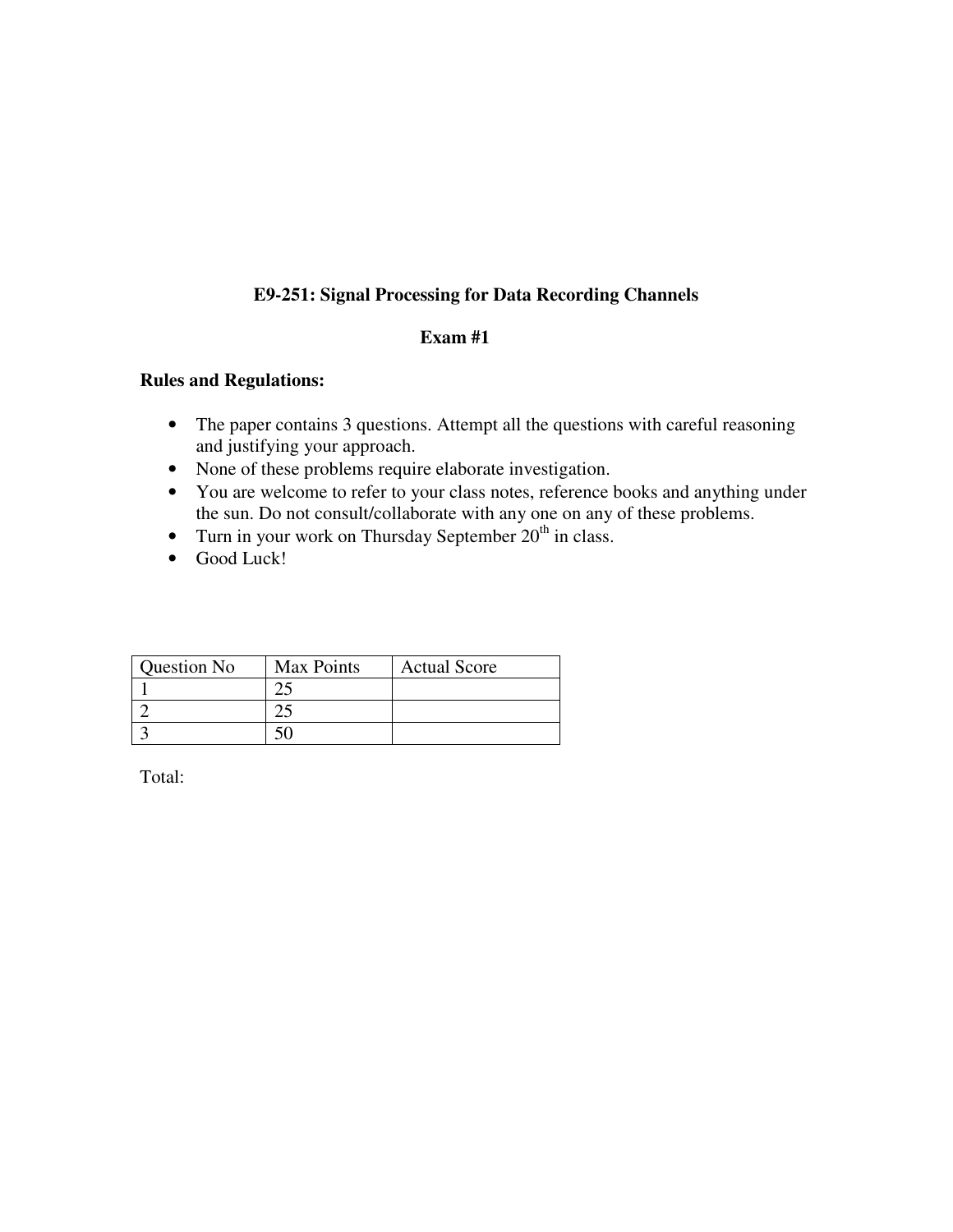- 1) The following statement assertions are made. State whether they are true or false giving very brief justifications. Random guesses will get zero credit.
- (a) We can store data on a para-magnetic medium.
- (b) Perpendicular magnetic recording channels have a dc-response.
- (c) If we pack more bits within a unit cell of a magnetic medium, we can always boost areal density.
- (d) The areal density in current optical recording channels is limited by diffraction.
- (e) Group delay of a causal filter is always negative.

(25 pts)

2) Consider two FIR filters characterized by  $H_1(z) = \sum_{n=1}^{\infty}$ =  $=\sum h_i z^-$ *M i*  $H_1(z) = \sum h_i z^{-i}$  $\mathbf{0}$  $h_1(z) = \sum h_i z^{-i}$  and

$$
H_2(z) = \sum_{i=0}^{M} h_{M-i} z^{-i} .
$$

- (a) Comment if the filters  $H_1(z)$  and  $H_2(z)$  have the same magnitude and phase response. (5 pts)
- (b) Suppose, it is known that  $H_1(z)$  is minimum phase, and one of the zeros  $z_1$  in  $H_1(z)$  is flipped outside the unit circle to  $1/z_1$ , leaving the rest of the zeros intact to form an alternative filter  $H_3(z)$ , establish a relationship between the two filters  $H_1(z)$  and  $H_3(z)$ .  $H_3(z)$ . (5 pts)
- (c) Using your result in (b) or otherwise, prove that  $H_3(z)$  will not be minimum phase by explicitly computing the partial energies delivered by the two filters in response to an impulse. (15 pts) (15 pts)
- 3) The impulse response for an optical recording channel is given

by 
$$
h(t) = \frac{2}{t_0\sqrt{\pi}}e^{-\left(\frac{2t}{t_0}\right)^2} - \infty \le t \le \infty
$$
. Let the density be given by  $D = \frac{t_0}{T}$  where T is

the symbol spacing. Assume that we have a 4-ary optical recording system where optical pulses are equiprobable with intensities equally spaced within the interval [0  $I_{max}$ ], where 0 signifies no intensity and  $I_{max}$  signifies maximum intensity. Let the electronic noise from the read back signal be Gaussian distributed  $N(0, \sigma_w^2)$ .